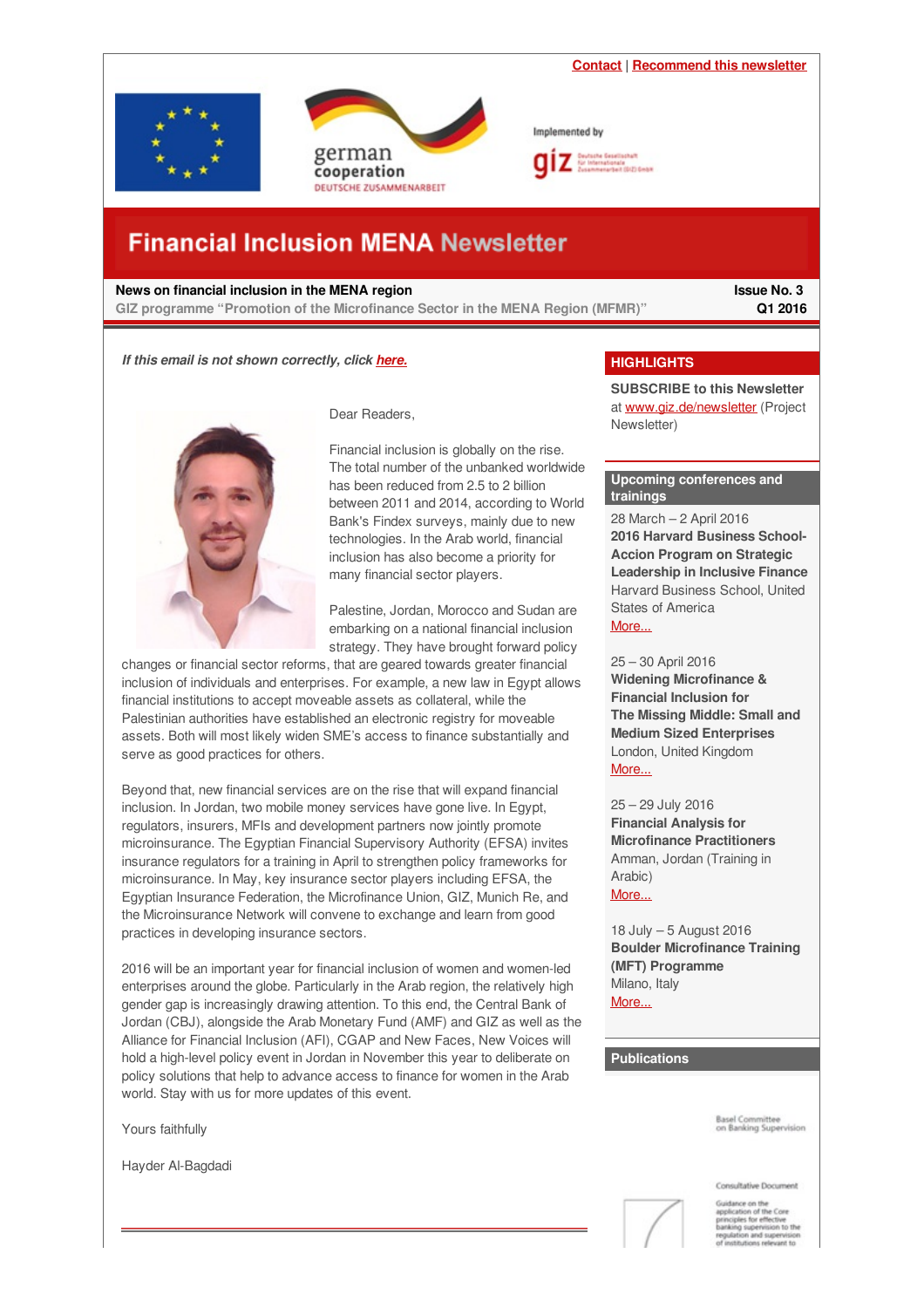# **Microfinance in the MENA Region (MFMR) Programme News**

 $\mathbb{R}$ 



**Financial Inclusion**

**Partnering Institutions Gather to Celebrate a Year of Achievements**



**Celebrating a Year of Achievements** Promoting Financial Inclusion through Improved Governance<br>and Outreach of Microfinance in Jordan" - 21 February, 2016

Following an eventful first year of actively promoting financial inclusion in Jordan as part of a partnership with the European Union, the MFMR programme invited all partners to zoom out from the usual working environment and look back to the past, successful 12 months and focus on the missions for 2016. Read [more...](http://microfinance-mena.org/?page=Pages_Activities&id=2)

# **The Development and Employment Fund participates in the AGFUND 18th Microcredit Summit**

The Development and Employment Fund, represented by its General Manager Mr. Abdullah Freij, took the opportunity of the 18th Microcredit Summit: "Frontiers Innovations in Financial Inclusion" as a chance to exchange with peers from the region and beyond, follow up on latest trends and create synergies and links between the different actors in the financial inclusion ecosystems.

Read [more...](http://microfinance-mena.org/?page=Pages_Activities&id=2)

# **King honors excellence of MoPIC, CBJ and DEF**

On the occasion of the 2015 King Abdullah II Awards for Excellence in public and private sectors, several MFMR programme partners have been announced as winners by his Majesty King Abdullah.

Read [more...](http://microfinance-mena.org/?page=Pages_Activities&id=2)

# **Facilitating Implementation - Keystones of a National Strategy for Financial Literacy**

How can the development of a strategy be designed in a way that empowers practical implementation? The principles are straightforward and most people know them. However, one may forget about them as one gets busy and caught up in other details around the strategy.

Read about the [principles...](http://microfinance-mena.org/?page=Pages_Activities&id=1)

# **Behind the Palestinian's Success to Financial Inclusion**

Former PMA Governor Dr. Jihad Al Wazir on the driving factors behind the success of Palestine's efforts to give more people access to banking. Read [more...](http://microfinance-mena.org/?page=Pages_Activities&id=3)

**Basel Committee for Banking Supervision on the Regulation and Supervision of Institutions Relevant for Financial Inclusion** Bank for International Settlements (BIS) Read [more...](http://www.bis.org/bcbs/publ/d351.pdf)

**Anatolian Banking** Keys to Success in Serving Co<br>Micro, and Small Enterprises erving Craftsmen



**Keys to Success in Serving Craftsmen, Micro, And Small Enterprises** International Finance Corporation  $(IFC)$ Read [more...](https://www.responsiblefinanceforum.org/wp-content/uploads/Anatolian-report-final_high.pdf)

102555

THE LEGAL AND REGULATORY **FRAMEWORK FOR** MICROFINANCE IN IRAQ

 $n + m +$ 



**The Legal and Regulatory Framework for Microfinance in Iraq** The World Bank Read [more...](http://documents.worldbank.org/curated/en/2015/07/25751290/legal-regulatory-framework-microfinance-iraq)



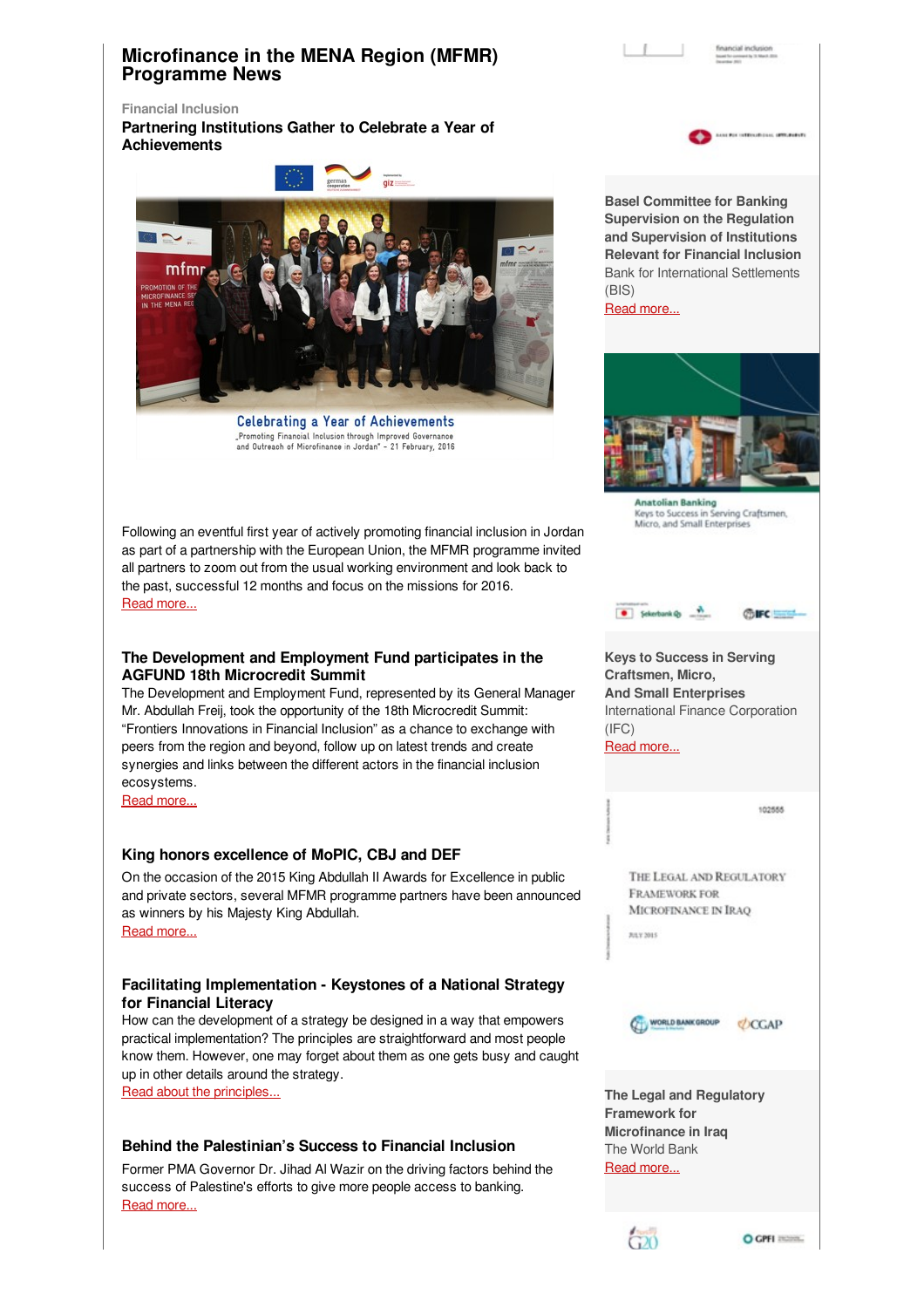**New 3-year Project on Remittances and Other Digital Financial Services Reaches out to Syrian Refugees and Unbanked Jordanians**



Among other goals, the project focuses on customising digital financial services to the needs of Syrian Refugees and Unbanked Jordanians in cooperation with private operators. Furthermore it informs and trains the target groups on using digital financial services responsibly. Read [more...](http://microfinance-mena.org/?page=Pages_Activities&id=2)

# **Stakeholders in Jordan develop KPIs for the Microfinance Sector Action Plan**



How to indicate the progress in achieving the set goals? In preparation of the next Microfinance Steering Committee's meeting, a workshop on January 21st facilitated by the Ministry of Planning engaged in drafting a monitoring framework for the Microfinance Sector Action Plan. Decision-makers from all involved insitutions came together to develop the Key Performance Indicators for 2016. Read [more...](http://microfinance-mena.org/?page=Pages_Activities&id=2)

# **The Development and Employment Fund of Jordan (DEF): From Planning to Implementation**

The DEF operates as a centrepiece between the macro and the micro level. Obtaining an important position in the national process of financial inclusion, the fund has now started its restructuration and launched three main missions as part of their efforts to implement the recently developed business plan. Read [more...](http://microfinance-mena.org/?page=Pages_Activities&id=2)



**Digital Financial Solutions Advance Women's Economic Participation** Global Partnership for Financial Inclusion Read [more...](http://www.uncdf.org/en/report-digital-financial-solutions-advance-women%E2%80%99s-economic-participation)



 $\bigcirc$  data below to  $\sim$   $-$ 

**The Landscape of Microinsurance Africa 2015 – Preliminary Briefing Note** Microinsurance Network, Munich Re Foundation Read [more...](http://www.microinsurancenetwork.org/sites/default/files/MIN-Africa Brief EN_A4.pdf)

# **Regional News**

**Digital Financial Services Mobile Wallets go Live in Jordan**



The high degree of financial inclusion combined with a widespread mobile penetration in Jordan leaves a fertile ground for digital financial services in Jordan. Since the beginning of 2016, two services provided by commercial telecommunications companies are now interactively operating on the national switch "JoMoPay". Read [more...](http://www.jordantimes.com/news/local/mobile-wallet-bring-financial-services-unbanked-%E2%80%94-cbj) Zain [Cash...](http://www.jo.zain.com/english/media/pr/Pages/Zain-Cash-Expands-its-Services-in-the-e-Payments-Domain.aspx)

Umniah's [Mahfazati...](http://www.umniah.com/en/personal/plan-details/643/default.aspx)

Mobile Money Services - Design and Development for Financial Inclusion

.......................

Rajir Lat.<br>Man Sudan



**Mobile Money Services: Design and Development for Financial**

**Financial Inclusion Towards a More Enabling Legal Framework for Microfinance in**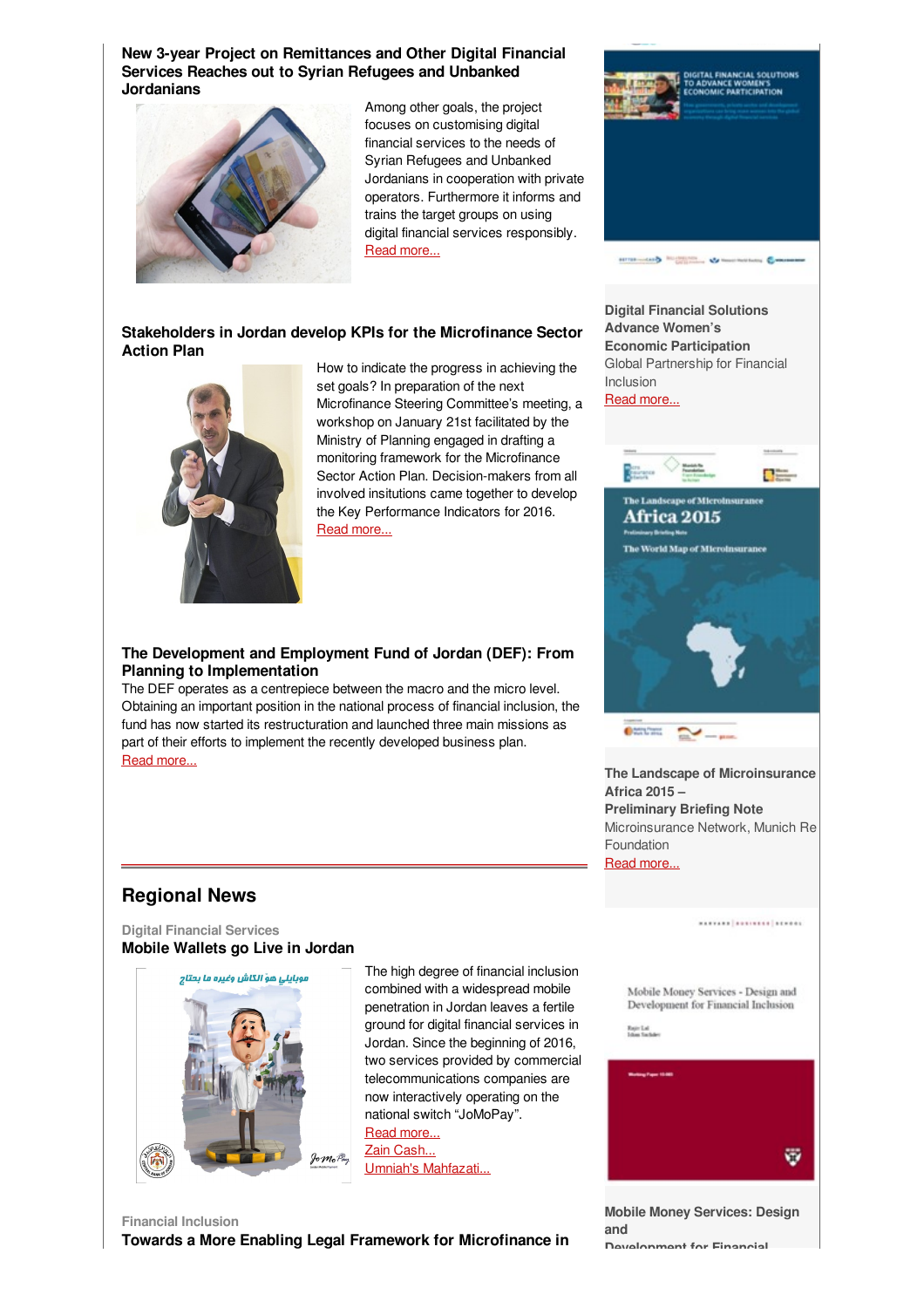### **Iraq**

The regional crises largely destroyed the hope of the Iraqi unbanked to benefit from positive impacts of financial inclusion. A new report advocates to create a stronger cooperation and knowledge exchange in the sector to bring microfinance in Iraq back on track.

**Towards a More Enabling Legal Framework for Microfinance in**

Read [more...](http://www.cgap.org/blog/towards-more-enabling-legal-framework-microfinance-iraq?utm_source=blog+newsletter+1%2F28%2F16&utm_campaign=blog_newsletter_012816&utm_medium=email)

# **20 Years of Financial Inclusion in the Arab World**



It is a common perception that the level of financial inclusion in the Arab world is not as developed as in other regions of the world. Yet, this has not always been the case. Read [more...](http://www.cgap.org/blog/20-years-financial-inclusion-arab-world)

**Development for Financial Inclusion** Harvard Business School Read [more...](http://www.hbs.edu/faculty/Publication Files/15-083_e7db671b-12b2-47e7-9692-31808ee92bf1.pdf)

### **Video**

**Video: Conference on Financial Inclusion and Employment in the Arab Region** [more...](https://youtu.be/7JKZTjkEnjg)

#### **Previous Issues**

**Browse previous issues of the Financial Inclusion** (Financial Inclusion MENA Newsletter No. 2) [More...](http://microfinance-mena.org/ckfinder/userfiles/files/MFMR NL 02.pdf)

#### **Financial Literacy**

# **Addressing the Root Causes of Public Grievances in the MENA Region**

Over 100 women and youth participated in a three-day workshop on financial literacy in Tunisia, Morocco and Egypt. Studies conducted before and after the training claim that first effects are already visible and try to put financial education in the centre of attention.

Read [more...](http://www.worldbank.org/en/region/mena/brief/addressing-roots-causes-of-public-grievances-in-mena?)

#### **Gender Finance**

# **Financial Inclusion Empowering Women in Jordan – a Success Story**

When Heba Ghaith, a sport loving woman from Jordan could not find an appropriate place to work out she had the idea of opening a gym only for women. But who would provide the funds for the idea? Read [more...](http://www.jordantimes.com/news/local/microfinance-helps-entrepreneur-bring-fitness-maans-women)

# **What Excludes Women from Formal Finance in the Arab States?**

Whereas financial inclusion enjoys growing attention in Arab countries, gender finance is often neglected. Why? Read [more...](http://www.cgap.org/blog/what-excludes-women-formal-finance-arab-states?utm_source=blog+newsletter+1%2F14%2F16&utm_campaign=blog_newsletter_011416&utm_medium=email)

## **Islamic Finance**

### **Calling for Innovation in Islamic Finance**



Pakistani Wasil foundation, winner of the 2013 Islamic Microfinance Challenge, is successfully providing smallholders with an innovative financing option, which is well adapted to farmers' needs compared to the existing services. Read [more...](http://www.cgap.org/blog/salam-both-greeting-innovative-agricultural-financing-option)

**MSME Finance**

## **Turkish Şekerbank Targets the Lower end of the Spectrum in its MSME Banking**

To reduce administrative costs and avoid risk, most banks focus on larger firms within the category of MSMEs. Şekerbank is among the leading commercial banks in the region, who have chosen to emphasize Microbusinesses and Craftsmen.

Read [more...](http://www.smefinanceforum.org/post/anatolian-banking-keys-to-success-in-serving-craftsmen-micro-and-small-enterprises)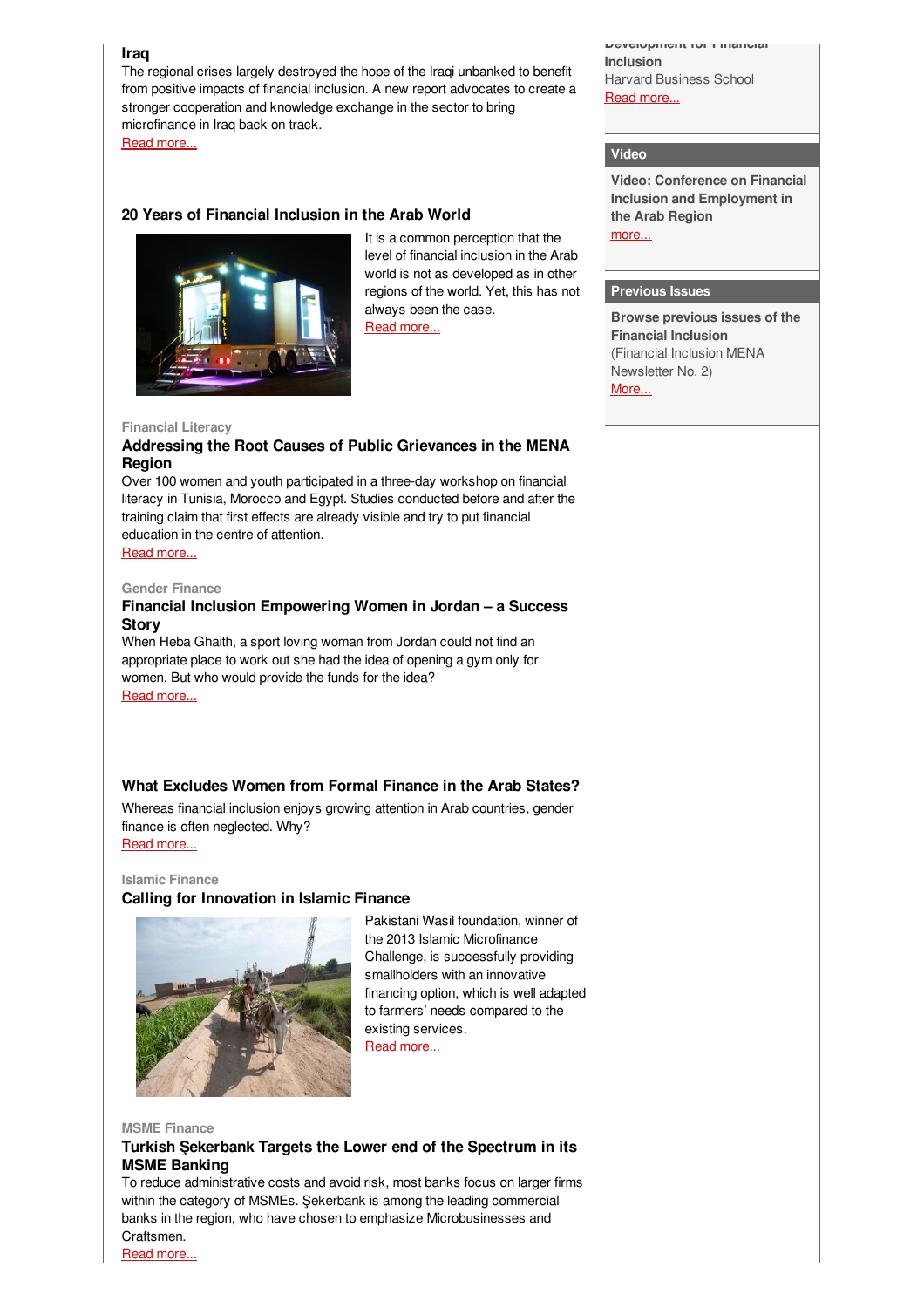#### **Initiative Launched to Assist Jordanian Entrepreneurs**

The Jordan based MFI Tamweelcom and the Youth Business International have launched the Youth Business Jordan initiative to support young entrepreneurs. Project financing up to 20.000 Jordanian Dinar is given to young people with an innovative idea.

Read [more...](http://www.jordantimes.com/news/local/initiative-launched-assist-jordanian-entrepreneurs)

# **International News**

#### **Digital Financial Services**

# **The new Peruvian Mobile Wallet "Modelo Peru" Proves: Digital Finance can be Designed for Interoperability**

In the Latin American country, national financial institutions, telecommunications networks, and the government are jointly working on a new era of electronic payment. And the good news are – it works. Read [more...](http://blogs.afi-global.org/2016/02/17/first-peruvian-mobile-wallet-demonstrates-interoperability-is-possible-worldwide/)

[top](#page-0-0)

# **The Key Attributes of Digital Credit: Instant, Automated and Remote**

Different services of microfinance have been around for 40 years. Albeit their close relationship, products of digital finance show some differences which can be cornerstones of their positive impact in the future. Read [more...](http://www.cgap.org/blog/instant-automated-remote-key-attributes-digital-credit#.VsOSxB6tTT8.mailto)

### **Seven Customer Risks That Need Attention Now**

Digital Finance is growing globally and slowly becoming institutionalised in financial inclusion agendas. However, new opportunities often come with risks. In the case of Digital Finance, customer protection is put to the proof and request and is to be thoroughly monitored in the coming year. Inadequate privacy and protection of customers' personal data is only one point on a list of possible hazards.

Read [more...](http://www.cgap.org/blog/seven-customer-risks-need-attention-now)

#### **Financial Inclusion**

### **Productivity and Financial Inclusion: A Response to the Economic Slowdown**



Insufficient growth in productivity has been identified as a key factor in the relative backwardness of the economy of Latin America and the Caribbean compared with other regions of the world. Financial Inclusion, giving people the opportunity to run a formal business is one of the cornerstones and among the most promising solution to this problem.

Read [more...](http://www.huffingtonpost.com/fomin/productivity-and-financia_b_9169018.html)

## **CGAP Survey Announces International Funding for Financial Inclusion in 2014 Remains Stable**

Despite the vast global challenges, including climate change and mass migration, the international attention towards financial inclusion is unbroken. The \$31 Billion granted, with a public sector share of 71%, show that creating an expanded access to financial services is perceived as key for crucial topics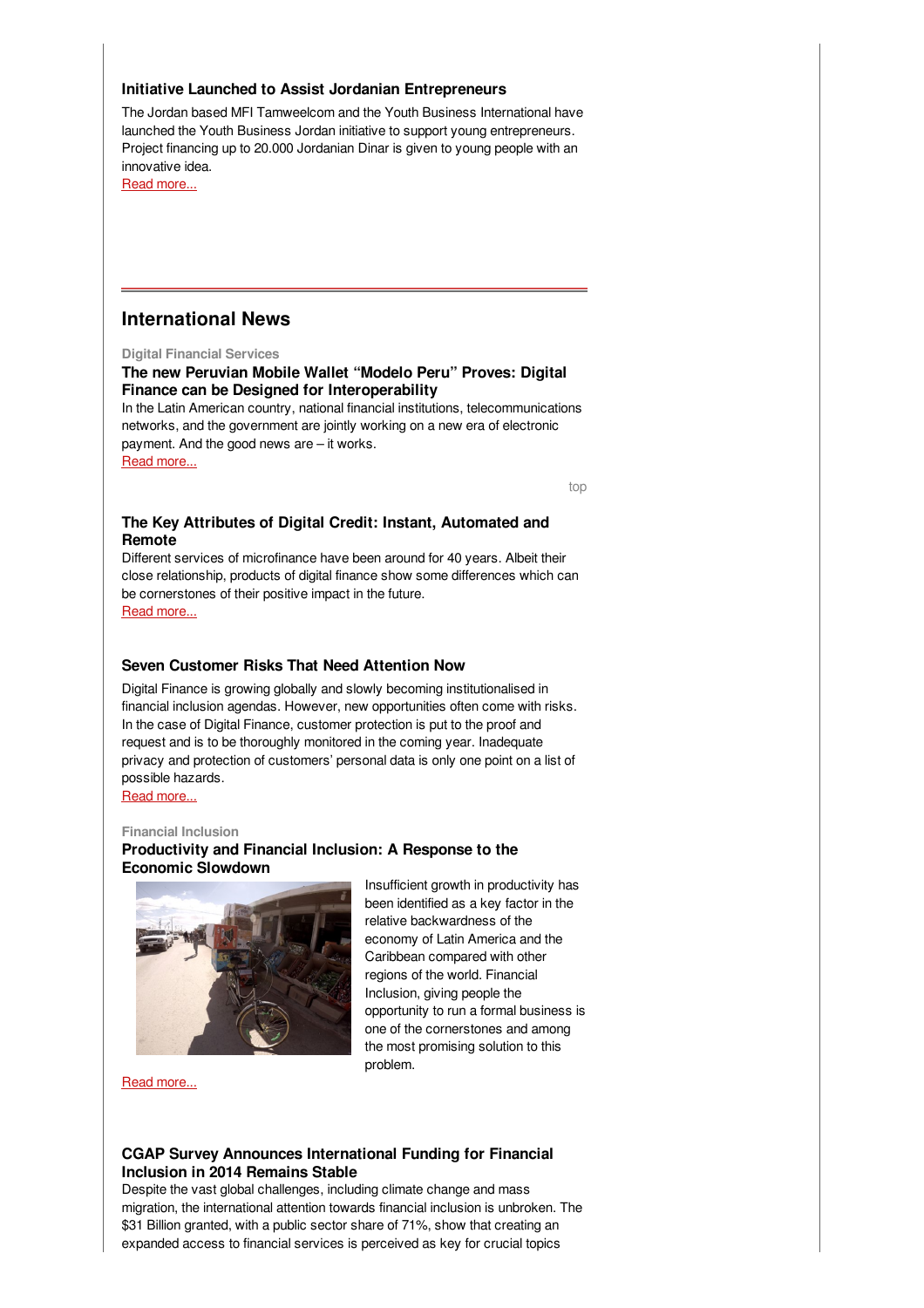such as employment, stability and gender equality. The MENA region was the only one to see an increase in international funding in 2014. Read [more...](http://www.cgap.org/news/2014-saw-31-billion-international-funding-financial-inclusion)

#### **Gender Finance**

### **Women-Owned SMEs – the \$300 Billion Chance**

IFC estimations say: Over 70% of the 10 million SMEs owned by women worldwide are unbanked, which results in a burden for the development for the businesses. On the other hand it can also be seen as a missed investment opportunity. Furthermore, the survey emphasises the good repayment rates of women, despite their more restrictive and more expensive credit conditions compared to men.

Read [more...](https://www.womensworldbanking.org/news/blog/the-numbers-dont-lie-the-300-billion-business-case-for-banking-women-owned-smes/)

### **Zambia Establishes Taskforce on Women's Financial Inclusion**

In Africa more than 70% of women are financially excluded and there is a persistent gap between men and women when it comes to financial access. Different Zambian organisations have teamed up to develop hands-on policy recommendations to tackle this gender inequality. Read [more...](http://www.cgap.org/blog/policy-practice-zambia-advances-women%E2%80%99s-financial-inclusion?utm_source=blog+newsletter+2%2F18%2F16&utm_campaign=blog_newsletter_021816&utm_medium=email)

### **Five Ways Digital Payments can Bring Women into the Economy**

Wiping out gender discrimination is not easy. The financial sector is no exception in this regard. With the emerging of digital services on the financial markets in recent years, new possibilities are now present to circumvent cash based services. This shift gives the chance to bridge the prevalent gender gap, which has been existing in the cash based sector. Read [more...](http://www.cgap.org/blog/5-ways-digital-payments-can-bring-women-economy?utm_source=blog+newsletter+1%2F21%2F16&utm_campaign=blog_newsletter_012116&utm_medium=email)

#### **MSME Finance Insights into the Financial Lives of Smallholder Families**



A new CGAP report released looks at the demand this of MSME Finance and documents the financial lives of smallholders in Tanzania, Mozambique and Pakistan. With around 500 million smallholder households worldwide, this sector accounts for an important share of the unbanked poor. Read [more...](http://www.cgap.org/news/new-cgap-report-smallholder-diaries)

### **Registration information**

**D**eutsche Gesellschaft für Internationale Zusammenarbeit (GIZ) GmbH

#### **Registered offices** Bonn and Eschborn, Germany

Friedrich-Ebert-Allee 36 + 40 53113 Bonn, Germany Phone: +49 228 44 60-0 Fax: +49 228 44 60-17 66

Dag-Hammarskjöld-Weg 1-5 65760 Eschborn, Germany Phone: +49 61 96 79-0